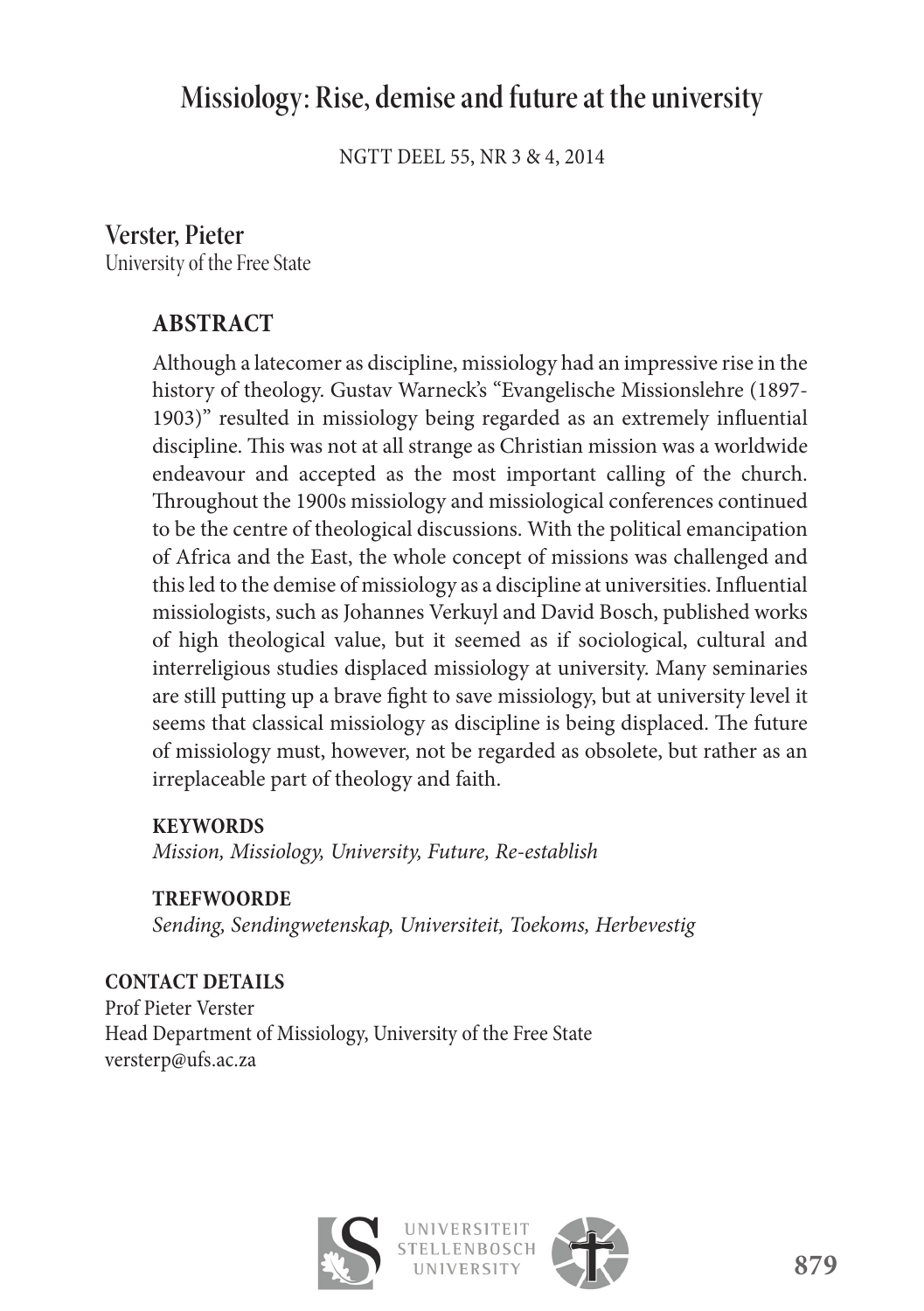# **1. INTRODUCTION**

Although a latecomer as discipline, missiology had an impressive rise in the history of theology. In the 16<sup>th</sup> century, Voetius mentioned the threefold goal of missions as Conversio gentilium, Plantatio ecclessiae and Gloria et manifestatio gratia Dei. Voetius is regarded as the father of the scientific study of missiology in the protestant world (Kritzinger *et al,* 1994:1). The exponential rise of mission in the Western world initiated scientific study of missiology. As a discipline at universities in the West, missiology not only received much attention but was also held in high regard. This changed radically when mission and missiology were regarded as unsuitable disciplines for a modern university. Mission and missiology were judged from a perspective of exclusivism which was not the liberal democratic view held by the modern university.

# **2. RISE OF MISSIOLOGY AS DISCIPLINE**

John Breckenridge became the first Protestant professor of missions at Princeton Theological Seminary in 1835. According to Steffen (2003:138), establishing this chair for pastoral theology and missionary instruction initiated the scientific study of missiology. The Seminary was founded in 1811 to not only service pastors, but also train missionaries. However, it is generally accepted that Gustav Warneck was the first to chair missiology at the University of Halle in 1897. With his inaugural address entitled "Missions' right to citizenship in the organism of theological science," he established missiology as an academic discipline (Steffen, 2003:138).

Gustav Warneck's "Evangelische Missionslehre (1897-1903)" (Verkuyl, 1987:13) resulted in missiology being regarded as an extremely influential discipline. Although Hoekendijk challenged many of Warneck's ideas, Verkuyl (1987:13) states that no one can discount his importance in the academic study of missiology. By the twentieth century, missiology related to practical theology and church history and could be included in it in the seminary curriculum (Steffen, 2003:138). Eventually it was accepted that it had established its own department.

Missiology received much attention at tertiary level. This was not at all strange as Christian mission was a worldwide endeavour and accepted as the most important calling of the church. During the 1900s, missiology and missiological conferences continued to be the centre of theological discussions. The rise of missiology was impressive. It was regarded as part of theological studies – even more so, as the prince of theological studies. The massive influence of missiology was clear at conferences on mission. Edinburgh 1910 was pivotal in this regard. Missiologists played an important role in explaining, defining and discussing the future of the church in the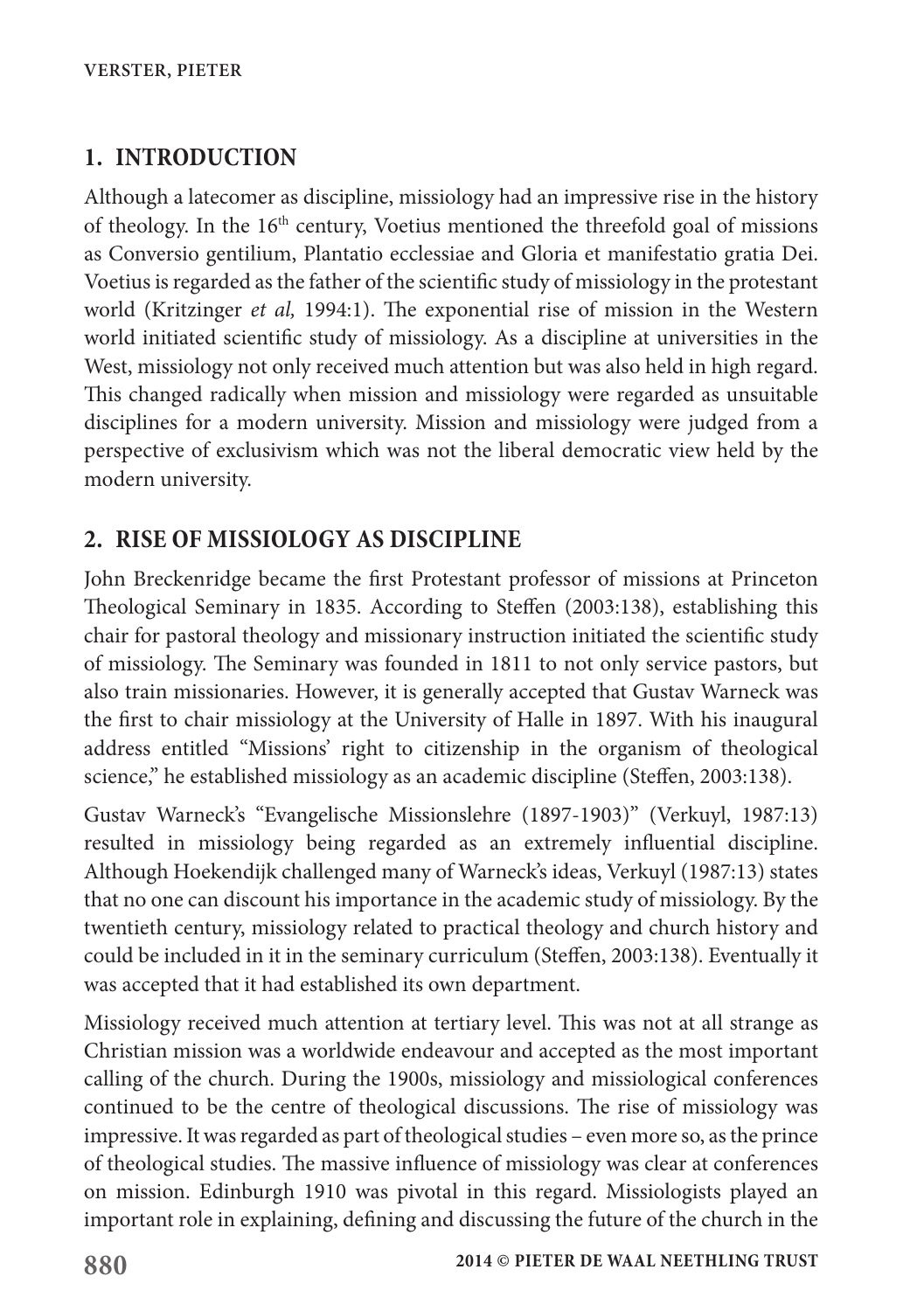world. Even after the First World War, and for some time after the Second World War, missiologists played an important role in leading the discussion on the role of the church in the Western world, which was becoming more secular. In the past, the definition of missions and missiology was much clearer. Discussion on the premises of missiology was unnecessary. JH Bavinck became an influential Professor of missiology at the Free Reformed University of Amsterdam in 1939 (Verkuyl 1978:14). In the United States of America several professors, such as KS Latourette, raised the level of higher education in mission (Verkuyl, 1978:16). Mission was to bring the glorious redemption of God to the whole world, proclaiming the kingdom of God and Jesus' salvation. This was challenged as theological insights developed.

# **3. DISCIPLINE OF MISSIOLOGY**

Missiology deals comprehensively with mission. Bosch (1991:8) describes the Christian faith as intrinsically missionary. In this regard the definition of mission becomes very important. Definitions have fluctuated between solely emphasising conversion to viewing social regeneration as the essence throughout history.

Steffen (2003:132) argues that "*Mission* refers to all that God wishes to accomplish in the world so that He is glorified and God's kingdom expands universally and comprehensively (missio Dei). Mission serves as God's overarching vision statement that influences all short- and long-term activities and resources, inside and outside the church, that take place in heaven and on earth." Wright (2008:29) explains that mission is thoroughly biblical. "Mission is what the Bible is all about; we could as meaningfully talk of the missional basis of the Bible as of the biblical basis of mission."

Bosch (1991:9) explains that the relation between God and the world has huge implications for mission. "Christian mission gives expression to the dynamic relationship between God and the world, particularly as this was portrayed, first, in the story of the covenant people of Israel and then, supremely, in the birth, life, death, resurrection, and exaltation of Jesus of Nazareth." A more holistic view is accepted currently, which discusses the fullness of God's involvement in human history and the implications of that involvement comprehensively. According to Kritzinger, *et al* (1994:36-39) the holistic approach includes the aspects of the church's task as kerygma (proclamation), diakonia (ministry of service), and koinonia (communion or fellowship). Leiturgia (worship) and marturia (witness) are also included.

Mission must be regarded as a comprehensive aspect of the proclamation of the gospel. It is intrinsically bound to glorifying Christ. It should always proclaim that Christ is Lord. This means that mission has evangelism as its central focus, from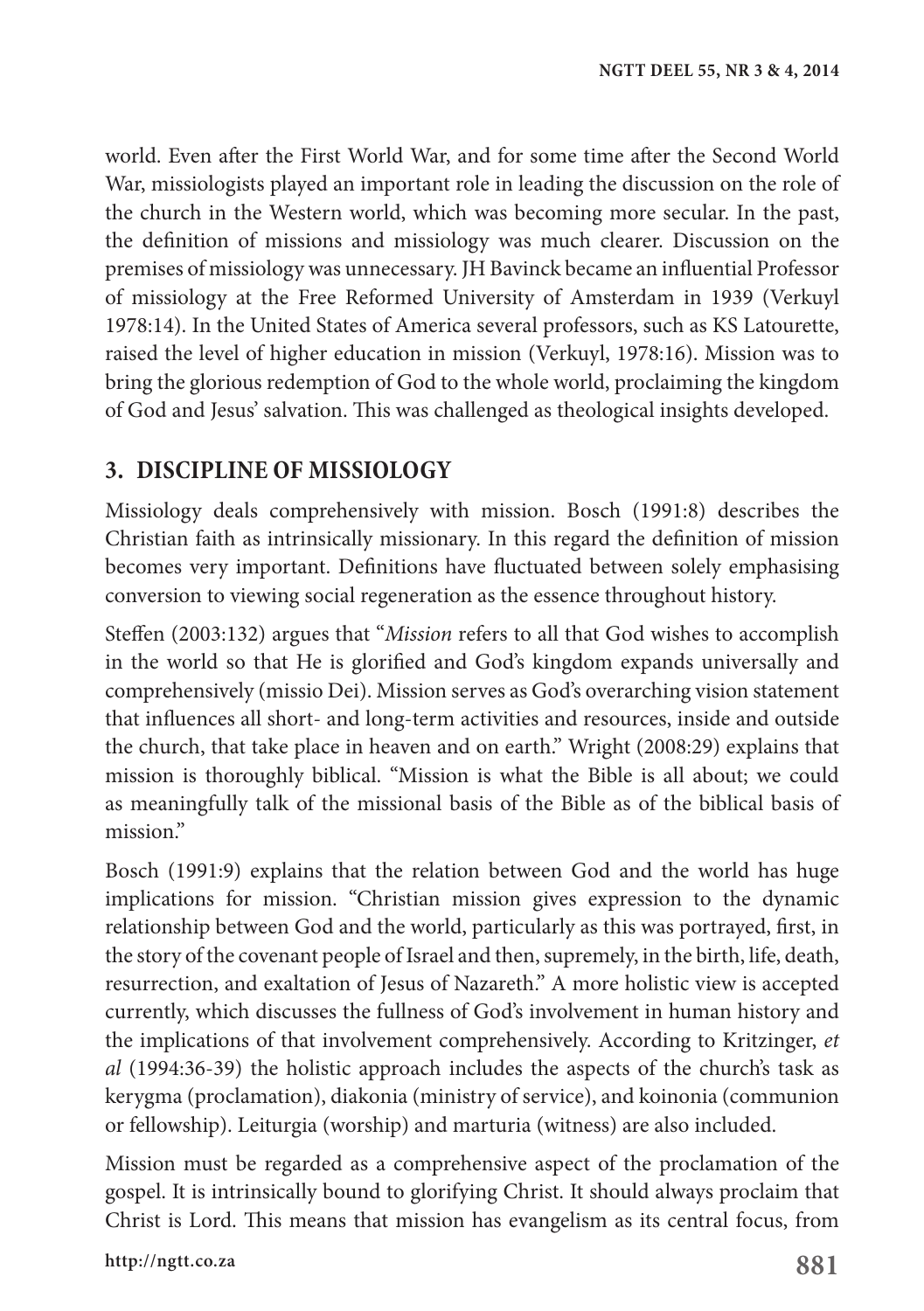where the fullness of the gospel is proclaimed in every aspect of life. The church is the vehicle of this proclamation. Mission can, therefore, never be limited to one aspect, but should always include the comprehensive fullness of life from the perspective of salvation in Christ.

When mission is studied scientifically, missiology as discipline should be deliberated. Verkuyl (1978:5) defines missiology as "… the study of the salvation activities of the Father, Son, and Holy Spirit throughout the world geared toward bringing the Kingdom of God into existence." The what, why, how, who and when of mission are discussed and evaluated. The radical implication of the missio Dei is the understanding of mission. Therefore, missiology is regarded as dealing with God's mission and the way it is delivered in the missio ecclessiae (the mission of the church) and in the missiones humanitatis (the mission of and to the humanity). The who of mission then changes from the person or group involved, to God's mission. God is regarded as the primary source of missions. Missiology thus deals with this radical implication of the missio Trinitatis. Jongeneel (1991:60) refers to the development from the Roman Catholic missiology concerning the Trinitarian implications of mission as missio Dei, God the creator, getting involved in His own creation from whom He was rejected by His own. Mission is viewed as the Trinitarian act of God, with the implication that God the Father, Son and Holy Spirit is involved in mission. Missiology initiated a profound theological discipline. However, the what, and how, of mission also have historical, sociological, anthropological and cultural implications. These subjects should nonetheless be approached in a theological way from the perspective of the missio Dei or missio Trinitatis. The way in which mission was conducted in the past and the way in which it should now be conducted, should be discussed.

Missiology deals with missions. Steffen (2003:137) aptly describes the task of missiology. "In the educational setting, missiology is an academic discipline that describes, analyses, interprets, and practices global mission activities (whether assisted or unassisted by missionaries) expressed in society through 'word and deed.' Missiology researches the positive and negative effects of the global Christian movement expressed through the planting, development, and multiplication of holistic communities of faith. Its interest lies in mission, missions, missionaries, and movements."

Missiology is, therefore, a comprehensive theological discipline dealing with God's involvement in the world to redeem His creation. It should always be approached from the perspective of the Trinitarian salvation of the world as missio Trinitatis. Missiology should scientifically explain the fullness of the proclamation that Jesus is Lord. Missiology is thus irrevocably part of the theological deliberation of the gospel.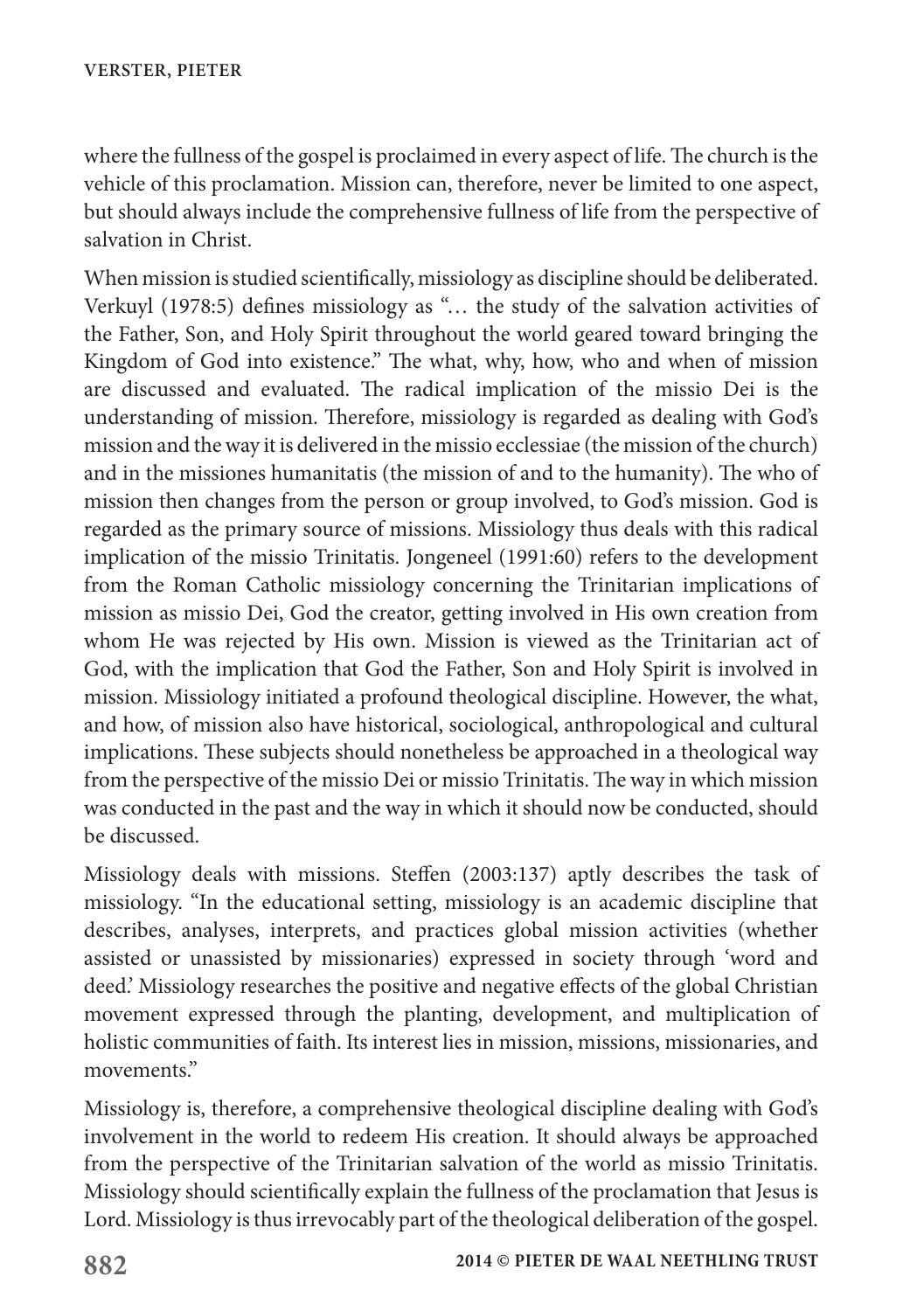Missiology inspires the church to become more obedient in her radical encounter with the world around her. Missiology deals with the Word of God, but also with the world. No stone should be left untouched in studying the effect of the gospel in the world. Missiology has practical implications. The vehicles of proclamation are inspired by it. Missiology is, therefore, essential to the church and theology as such.

#### **4. DEMISE OF MISSIOLOGY AS DISCIPLINE**

The political emancipation of Africa and the East challenged the concept of missions. This led to the demise of missiology as a discipline at universities. Questions were asked about the way in which mission was conducted, and the link between mission and colonialism. Once the heroes of the world, missionaries now became the villains. Missiology, once regarded as the prince among theological disciplines, now had to struggle to remain part of the theological scope. Secularism in the West also challenged the concept of traditional missiology. Bosch (1991:4) explains: "Rather, what has unfolded in theological and missionary circles during the last decades is the result of a fundamental paradigm shift, not only in mission or theology, but in the experience and thinking of the whole world." Although interdisciplinary study of religion remained acceptable on the level of general science, the Christian faith as such was judged as inconclusive and obsolete. Influential missiologists such as Johannes Verkuyl (1978), Johannes Jongeneel (1991), David Bosch (1991), Charles van Engen (1996) and Bevans and Schroeder (2006) published works of high theological value, but it seemed as if sociological, cultural and interreligious studies displaced missiology at tertiary level. Verkuyl (1978:16) refers to the fact that the trend in the USA in the 1970s was to absorb missiology into the course in ecumenism or history of religions. Even though many seminaries are still putting up a brave fight to save missiology, it seems that classical missiology, as discipline, is being displaced at tertiary level.

In a seminal discussion on the rise and collapse of missiology at the Boston University, Robert (1989:197) states that missiology had declined in the late 1960s and 1970s. This was also the case at universities such as Union-Columbia and the University of Chicago, which have extensive dissertation production. In 1958, with the division of the Graduate Department of Religious Studies and the Divinity School at Yale University, missiology was phased out of the doctoral programme, which made it virtually impossible to do doctoral work on mission. The trend would have been even worse if professors of Missiology had not continued their work at universityrelated seminaries in the sixties and seventies, and did not retire early during that period. Robert (1989:197-198) explains that this collapse results from the historic connection between missions and world religions becoming a liability. The reason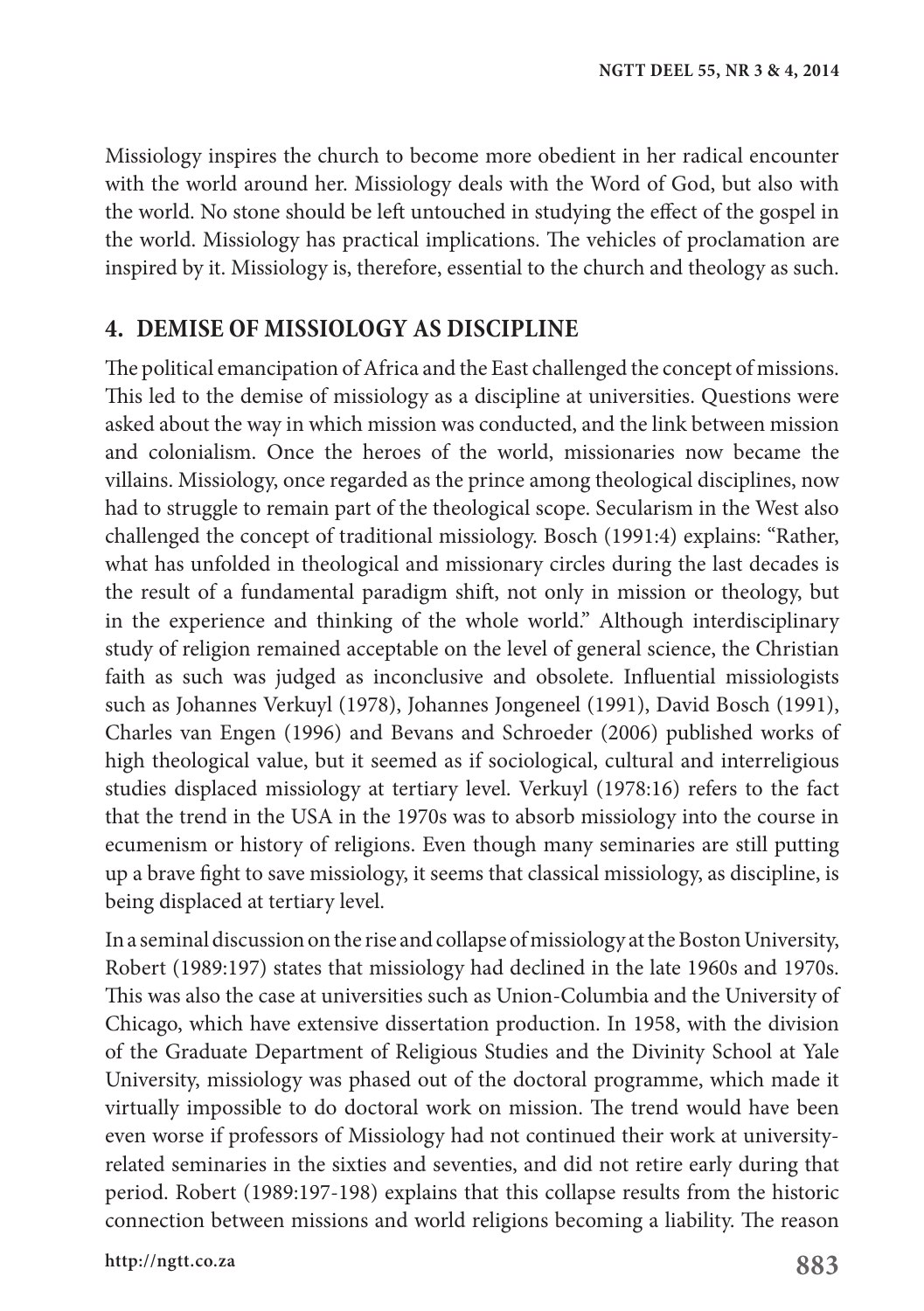was that, by the 1970s, university faculties no longer believed in the exclusive claims of Christianity. Study of world religions had also increasingly migrated into liberal arts faculties. Student activism of the late 1960s was another reason why mission study collapsed at Boston University (Robert, 1989:198). During the earlier student volunteer era and the Student Christian Movement era, student activism had a different influence, but in 1967 student activism centred on eliminating mission study.

Robert (1989:198) argues, however, that this was not the end of missiology. Even though mission study was collapsing at Boston University, the School of World Mission at Fuller Theological Seminary opened its doors at the same time (1965). World evangelism had led to a new thrust, which rivalled that of the late nineteenth century. There was an evangelistic thrust at Boston in the 1890s – 1920s. It had moved to Fuller, the Trinity Evangelical Divinity School, Asbury Theological Seminary's E. Stanley Jones School of World Mission and Evangelism, and other more specialised programmes of mission education (Robert, 1989:198). Robert (1989:198ff.) explains that globalisation is a lifeline for mission studies at Boston. An increasing number of international students attend the Boston University to do doctorates in missiology. They want to study and analyse the histories of their own forms of Christianity. However, Robert (1989:198) writes, "As missiologists, we must be careful that the broad globalization movement in the seminaries is not a Trojan horse. Globalization is bringing new prestige and even money to mission programs in the university setting. But it is not itself mission education. Just as world religions and sociology once seemed to be the perfect vehicle to carry mission study in the university, so globalization might one day find that mission is not a necessary part of its agenda. The world churches have just as much potential as the Western churches to become complacent about mission."

Cognisance must therefore be taken of the ambivalent situation of mission and missiology. While many institutions in the West are inclined to regard mission as obsolete, there are those pursuing its radical value for church and society. In this regard, the following should be taken into consideration: While mission is challenged by secular Christians and secular institutions as unacceptable in the new dispensation, there are many evangelical Christians and theologians emphasising its unconditional worth; while at some universities in the West missiology has been displaced by cultural studies, other institutions have developed it as an essential part of the curriculum; and while most no longer regard mission and missiology in the same way as in the 19<sup>th</sup> century, it still has to be evaluated in the light of the gospel. This aspect needs further attention.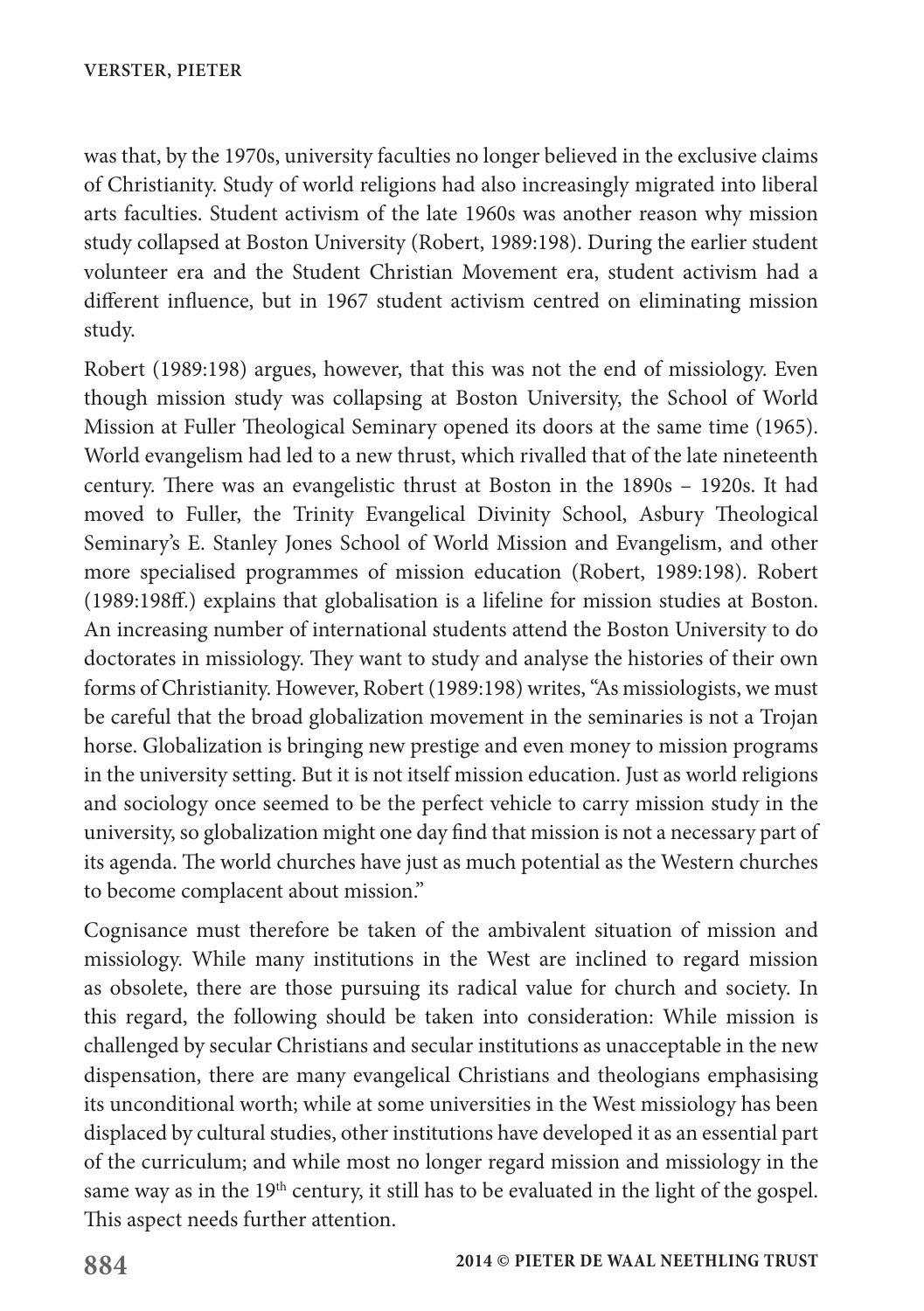In the South African environment, missiology was a highly respected discipline within the faculties of theology. Especially faculties of theology, educating ministers of the Dutch Reformed Church, held missiology in high esteem. State universities acknowledged theology as discipline at these universities. With the advent of the new dispensation in South Africa in 1994, the situation became precarious. While missiology is still taught at some universities' faculties of theology, it is constantly under threat to realign its premises. At some universities missiology became part of practical theology. Seminaries such as the Southern African Theological Seminary (SATS), however, still regard missiology as highly relevant.

# **5. FUTURE OF MISSIOLOGY**

#### **5.1 Neutral university**

Missiology is challenged at universities because of its radical stance, namely that Christ is Lord. It is, therefore, necessary to discuss the aspect of the neutral university. A discipline such as missiology would, by definition, not be welcome at the neutral university if unconditional neutrality were established as being beyond discussion. The concept of the neutral university is discussed first.

Lombaard (2011:50) believes the essence of a university to be a community of scholars. He explains the basic characteristics of a university as universality, diversity, community service, and academic freedom. He warns against excluding religion from these premises, as it made no sense in the academic pursuit of knowledge (Lombaard, 2011:60). From a Christian, and specifically a Reformed philosophical perspective, Strauss (1990:128-129) argues that the university should be viewed from two perspectives. The university organisation (grounding) and the academic project (qualification) in the process of the scientific endeavour, seek the cultivation of knowledge from a certain definite starting point. In Strauss' case (1990:128-129), this perspective is the Christian reformed philosophical perspective. The university functions inevitably from its structural essence in the realm of the faith aspect. It is, therefore, impossible, according to Strauss (1990:129), to separate a certain scientific viewpoint from the mission of the university and the so-called neutral university, therefore, remains impossible.

The argument that missiology has to be regarded as unacceptable at the neutral university received much attention. The neutral university has no place for specific Christian views, especially if they are proclaimed as the truth to be followed and accepted. The question of neutrality immediately comes to mind. The liberal humanistic university is clearly not neutral at all. Many premises from a specific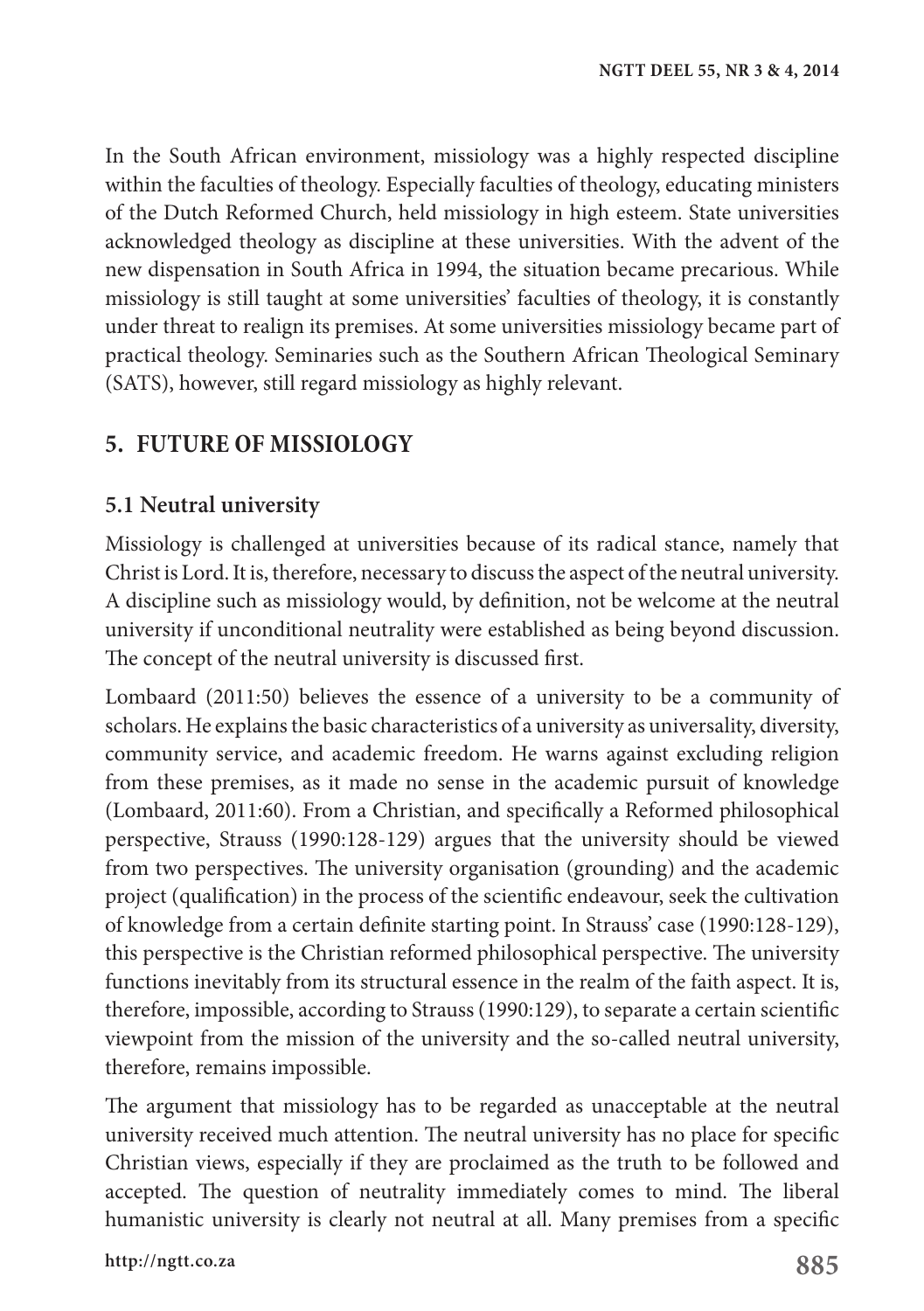philosophical background influence the scientific endeavour of the neutral university, making it susceptible to all kinds of very un-neutral premises. Rationality, as the premise of the university, needs to be challenged. With the rise of postmodernism, some scientists accept that neutral science is not possible, but the Western university is still linked to the premise of rationality as a neutral view.

Macdonald, (2010:1019) warns against the sectarians' claim that only theology is capable of properly integrating and relating the university's disparate disciplines. He states, however, that not all sectarians hold to the claim that theology is the "queen of the sciences" in the same way. He explains that theology is not only "queen" but also "servant," "since it seeks to relate, challenge, educate, but also respect those disciplines as unique, individual spheres of intellectual inquiry." Macdonald (2010:1020) chooses the term "sibling" which is perhaps a more adequate term to describe its relationship with the other disciplines in the secular university. "Theology helps in understanding disciplines better: disciplines such as philosophy, art history, literature, history, politics, and even physics, which deals with intellectual questions for which at least some metaphysical speculation is required (e.g., the causal origins of the universe). Theology should also press the secular university and its various disciplines to overcome any inveterate tendency toward fragmentation and the compartmentalisation of knowledge and truth seeking." He continues: "But on the model I am proposing, the vital connection between the academic study of theology and its lived practice in the Church is *embedded* in the tradition-dependent, authority-based theological reasoning in which all members of the secular academy can participate; and more than that, is *embodied* in actual theological practitioners who inhabit the secular university and engage in such reasoning from the explicit standpoint of Christian faith."

D'Costa (2005:148) puts up a brave fight against Dawkins and Weibe for the right of theology to be accepted at state university level. He challenges the primes of science of the neutral secular university and shows how complex the process of secularism is and how modernity dictated the methods of studying theology, especially embodied in Berlin. He proposes a theological understanding of religions and how the proper horizon of theology could be embraced, namely God's whole creation (2005:153). He calls for specific starting points to be accepted and proposed. These should be labelled correctly, allowed to flourish and to interact with others. This could lead to a specific Christian university.

Van de Beek (2012:86) is of the opinion that the concept of filled neutrality, as an idea that leads to a positive engagement with the public university and theology, must be proposed. Provision is then made for all religions without rejecting some. However, on the other hand, they are not assessed by external criteria but by their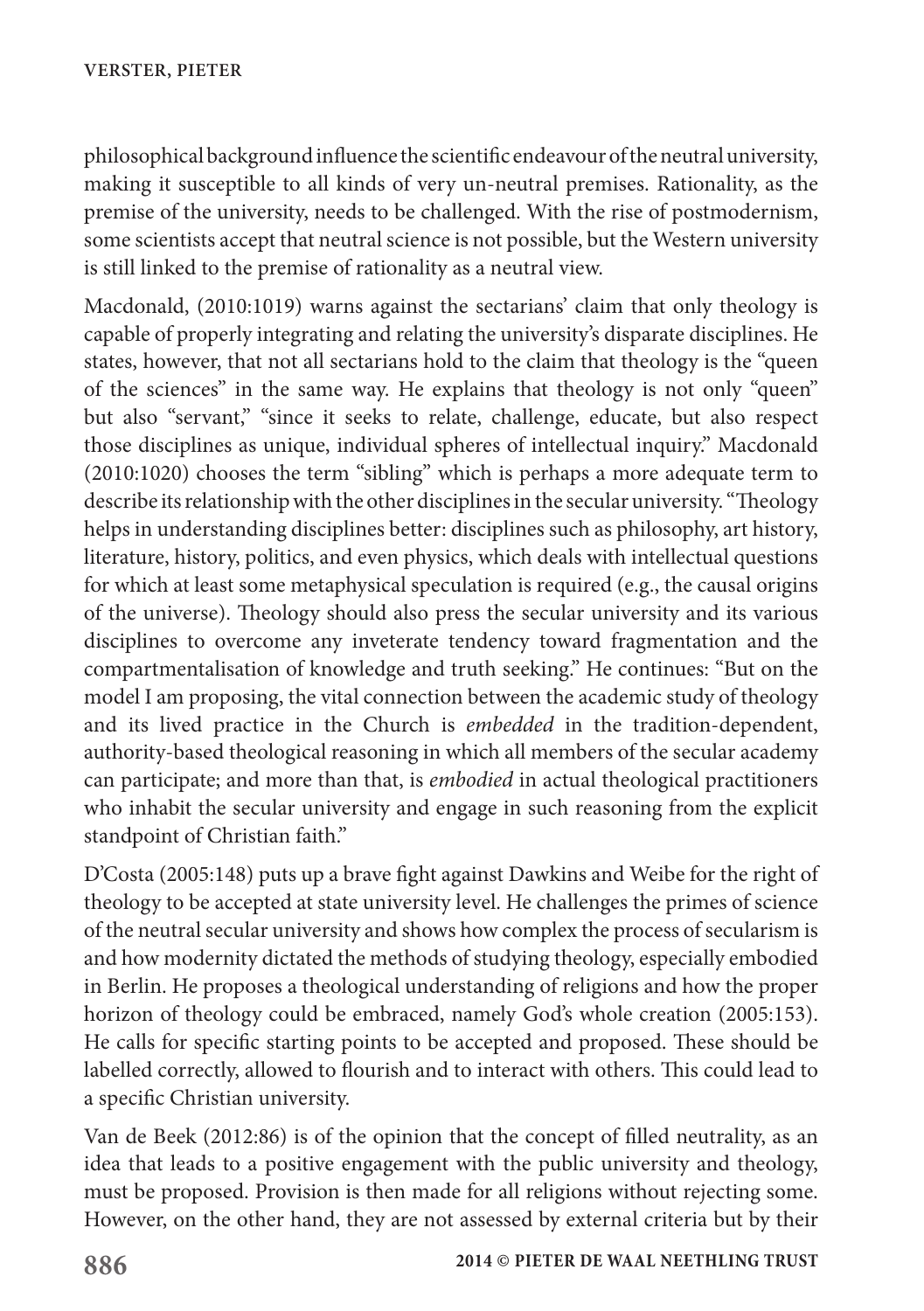own internal critical power. This openness leads to the acceptance of academic criteria, but also to the right of religion and theology as such, and missiology. I would add to present their intrinsic values fully at the university.

It must be clear that the university, while seeking universal knowledge, can never be completely neutral. Even today, faith has such a massive influence in the world that it cannot be disregarded. While guarding against sectarianism the university should seek to be true to the endeavour of seeking total knowledge and accepting the potential different premises. It is impossible to separate faith and university and much better to state scientific views in the mission of the university. Missiology should not be regarded as dangerous to the essence of the scientific endeavours of the university. Theology is as acceptable a discipline as any other, and missiology is inextricably part of theology. This aspect should receive attention.

### **5.2 University and universal knowledge**

The university has to deal with universal knowledge. De Freitas (2011:37) refers to the fact that the public university cannot separate itself from beliefs and belief systems. By accepting this view, it should be noted that deciding beforehand that knowledge has to be of a certain kind, excludes a real scientific encounter. Although it must be acknowledged that not all knowledge can be taught, researched and developed at all universities, it is unscientific to exclude certain aspects of knowledge and to snub a university if it does accommodate missiology.

Newman (1996:409) suggests a specific Christian approach. "My goal is to provide an alternative model, one that moves beyond faith versus knowledge and understands that faith commitments, informed by a school's particular religious heritage, are not peripheral and extra-curricular, but integral to the intellectual task of the Christian university or college."

What is the raison d'être of a university? What kind of knowledge should be developed? The university has the right to pursue specific knowledge and to state openly that the specific university, even a public university, has a definite scientific view as not all knowledge can be evaluated. However, certain knowledge cannot, per se, be disregarded. The university must always be attentive to the fact that the knowledge it displays should be in accordance with certain values.

These values cannot be achieved by rejecting the values that, in time, become part of the university from a theological perspective. The only true university is not the neutral university.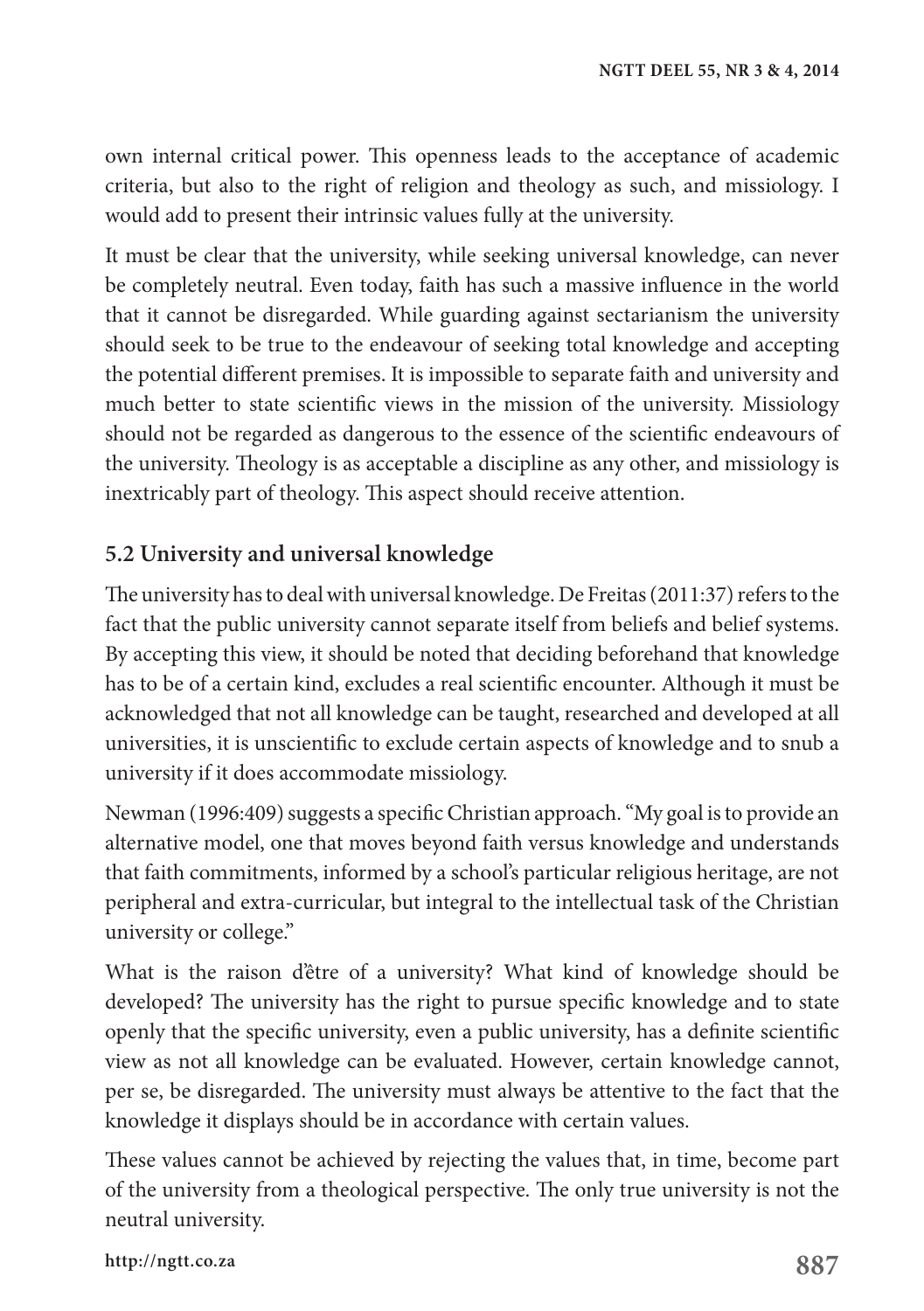Values, such as integrity in research, the value of the human person, respect for nature and the environment, and reaching towards a better future have a significant theological background. Missiology should also empower the university to understand the God-given task to spread the gospel of Christ for the full implication of the truth of God.

Brand (2011:22) argues that theology, and even confessional theology, has an acceptable place at the public university. The critical and constructive aim of theology is as acceptable as comparative religion. But, theology that takes the position of truth and validity of religious beliefs implies that it is separate from religious studies, history of religions and comparative religion. He explains that theology is faith seeking understanding, *fides quaerens intellectum,* and not merely seeking to understand faith. Brand (2011:24) challenges the tendency of some theologians to change their approach to general appreciation of religion instead of critical and constructive engagement in theology.

Van Niekerk (2011:122) writes "Theology as a discipline practised at (also) modern universities is legitimised by the practical interest (in Habermas's sense, as explained earlier) as ground for a special, legitimate kind of knowledge. Theology is an expression of the conversation of humankind in which we, via an intersubjective dialogue, reach consensus on the values that render our lives in the world meaningful."

Wethmar (2012:80-81) argues convincingly that the confessionality of the Reformed position is reconcilable with the universities' context of academic freedom if is it not equated with legalism. But, in a reformed context, the confession has its validity in the way in which the Holy Scripture brings its authority to bear in new contexts in a dynamic, doxological and spiritual train of events in which the liberation and firmness of faith is reconciled with open-mindedness.

Van der Walt (1994:570-571), a prominent Christian philosophical scholar from South Africa, argues that it is not possible to separate a Christian worldview from one's scientific and academic endeavours. If this is done it leads to dualism. One cannot separate faith and the reality around us. Secular neutralism does not take into account that beliefs are also part of the neutral viewpoint. Van der Walt (1994:571) explains that neutrality is also a principle that can be challenged by exactly the same view it holds. According to him, the whole concept of neutrality is unacceptable because a person can never be neutral and the God of the Bible requires a clear confession regarding Him. Van der Walt (1994:572) writes: "The Christian scholar makes a clear distinction between objectivity and neutrality in scientific activity: the former is essential, but the latter is impossible." He (1994:575) then argues for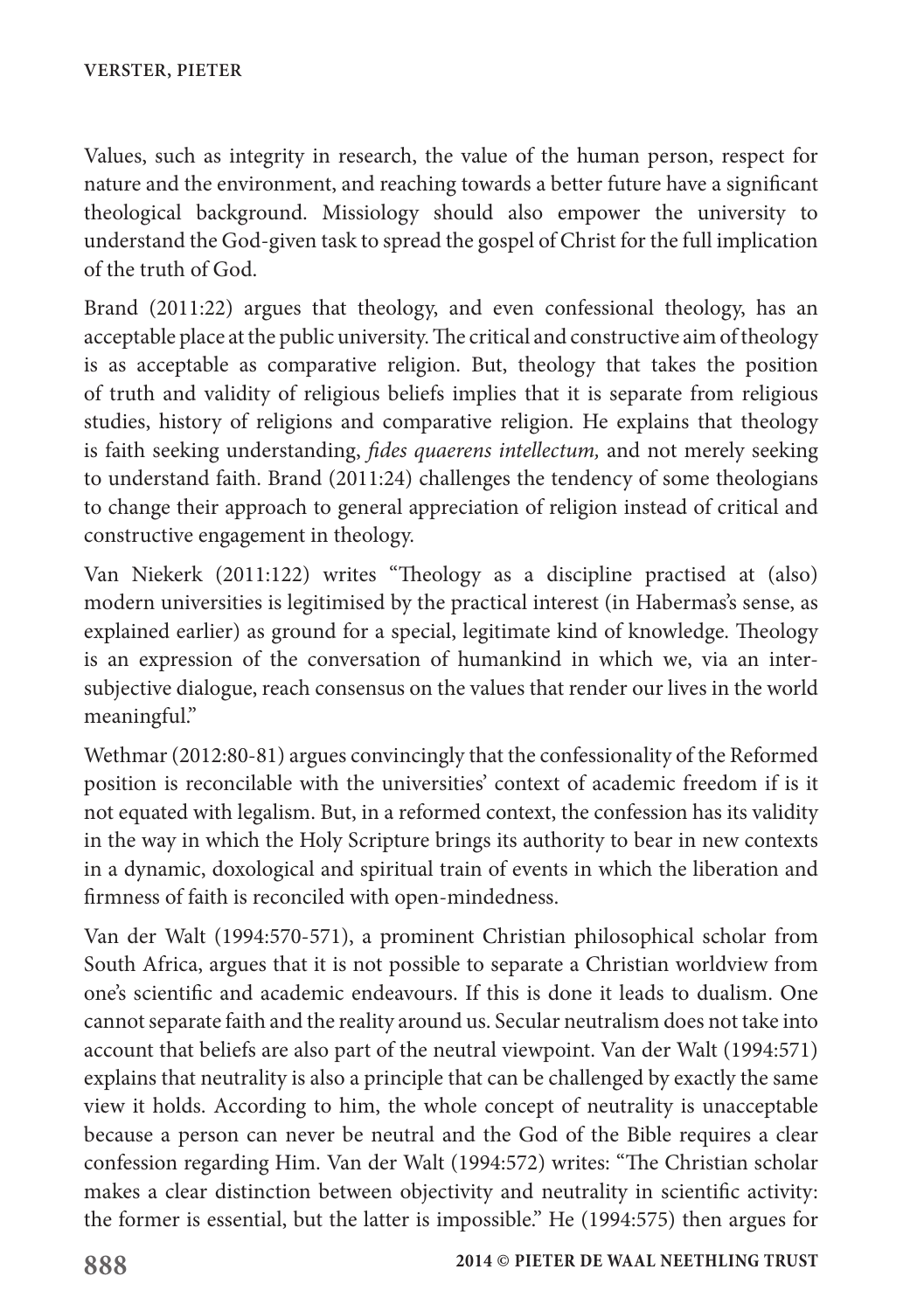the central, encompassing role of Christian faith in all human activity, all science. Like salt and yeast, it must permeate every science. Christian scholarship should be marked by fidelity to God's revelation. According to Van der Walt, theology has a different approach from philosophy: philosophy studies the totality of creation in the light of scriptural revelation, while theology studies God's scriptural revelation in the light of His creation (all revelation) (1994:580).

It is, therefore, impossible to seek universal knowledge without allowing for a deep theological stance. It would not be true to the essential meaning of seeking universal knowledge if theology is disregarded. Missiology at the university can lead to indepth and intrinsic discussions on the aspect of faith in life in general. It needs to take its place as essential discipline in theological discussion, because of its stance in the proclamation of the Word. Theology at university level is, thus, essential to allow for the full spectrum of life. This scientific discussion is necessary even at the neutral university. Naturally, not all universities would have such departments or faculties, but it must be clear that it cannot be dismissed out of hand.

# **5.3 Missiology and the future of theology**

Missiology is an intrinsic part of theology. It has to be acknowledged as part of the university. As theological subject it needs to be discussed and evaluated. Theology would be extremely poorer if missiology is not taught as part of the theological disciplines. Kirk (1999:11) states convincingly that without mission, there can be no theology, and no theology, which is not missionary. This being so, missiology must be accepted as driving theological knowledge to the full.

# **5.4 New implications**

The future of missiology must, therefore, not be regarded as obsolete, but rather as an irreplaceable part of theology and faith. It is clear that missiology had to adapt to newer insights in theology, but it still influences how Christian faith is regarded in the world. Missiology can, indeed, steer theology on the right path in a time when theology is very uncertain of its own way forward.

### *5.4.1 Full attention needed for definition*

It is clear that the definitions of mission and missiology need renewed attention. Mission should be regarded as holistic, influencing all aspects of the community by spreading the gospel, namely evangelism, proclamation, intercultural relations and religious dialogue, social regeneration and ethical renewal. The debate on whether missiology should still discuss conversion and renewal of faith seems relevant. However, it is of the utmost importance to evaluate the evangelical emphasis on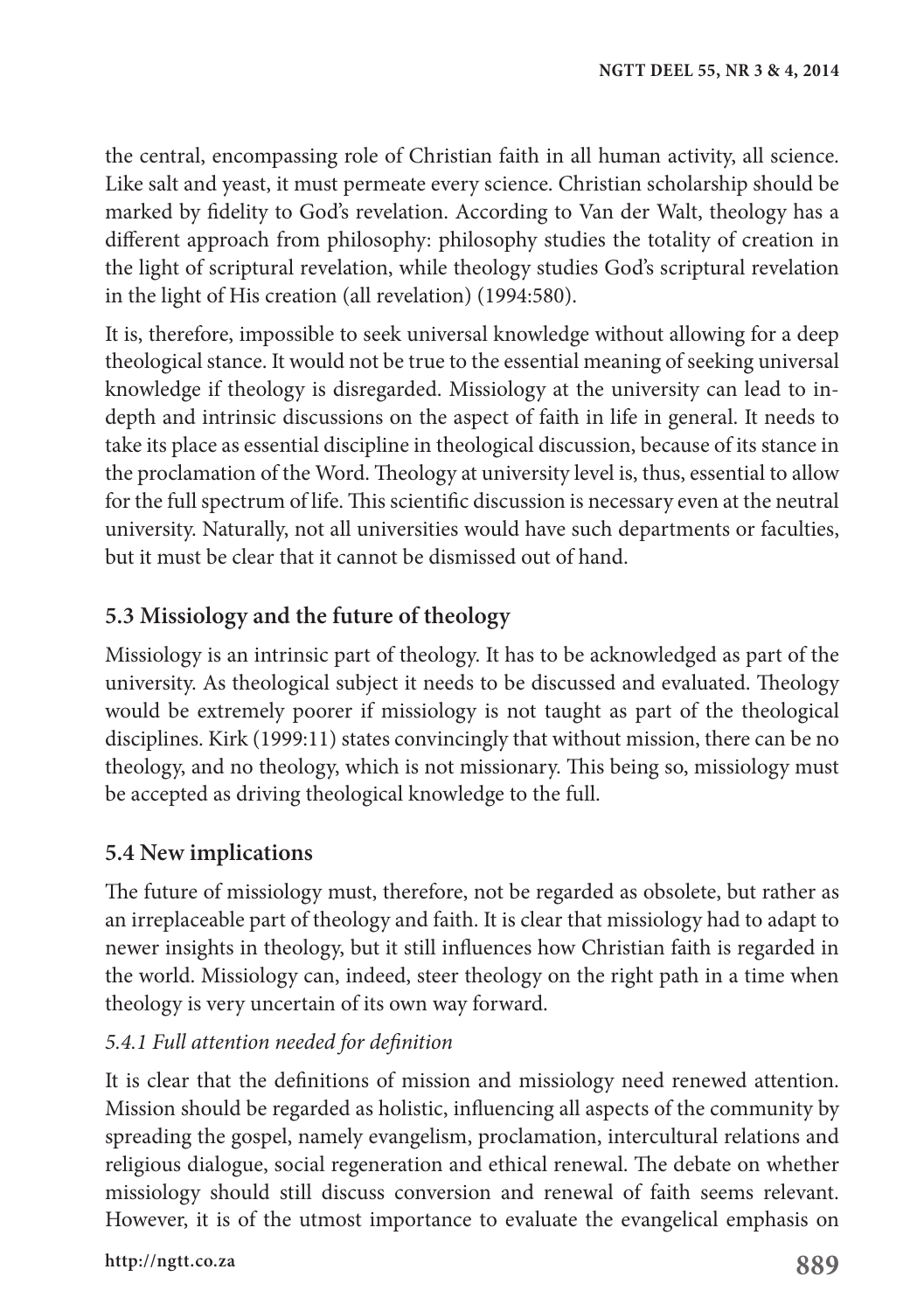salvation in deciding on the definition of mission and the task of missiology. The challenge is to view missiology as holistic, without becoming so encompassed in theology that the essence of missiology is lost. Missiology has the essential task of leading the church to understand the fullness of mission in a world yearning for the full message of the gospel. Therefore, missiology has to find a real, intrinsic essence.

#### *5.4.2 Influence on the faith of Christians*

It remains important to regard mission as an intrinsic part of faith as it is essential to understand that the future of the church remains part of the expansion of the Christian faith. Faith brings one in a relationship with God in Christ. Faith is essential for the church to flourish. Mission and faith are related.

In this regard Venter (2012:66) emphasises transcendence as essential for theological discussion. "The contribution theology can make in the public sphere is to remain true to the heart of religion: *Transcendence.* Theology should seek an ever-increasing movement towards the Mystery of the world. For Christian theology, this is a journey to a deeper appreciation of the fullness of the triune God, and to a more creative understanding of all of life in this Love."

Mission is deeply and radically related to the aspect of transcendence. It is mission that empowers the church to bring the message of the transcended God to a world in which secularism seems to be rampant.

#### *5.4.3 Mission and Church*

Mission as a holistic endeavour encompasses all aspects of life. From this perspective, faith is also the reply of the church to the cry of the world. Missiology at the public university should pay attention to the responses of the church to the questions of the world. The relation of theology, church, faith and university calls for intensive discussion. Barth (1969:ix) has the notion of theology in service of the church (*Church* Dogmatics). Theology at university level serves the scientific community, the church and the world.

#### *5.4.4 Future of missions*

The future of mission and the way in which missiology should serve the church and science lie in the relationship with the living God. If missiology breaks out of the confinement of judgemental mission to holistic empowering mission, new possibilities open up. Wonderful new possibilities arise if the church regards her to be the vanguard of the proclamation that Christ is still the Lord. Whole communities can be empowered by the message of life brought by mission and explained missiologically.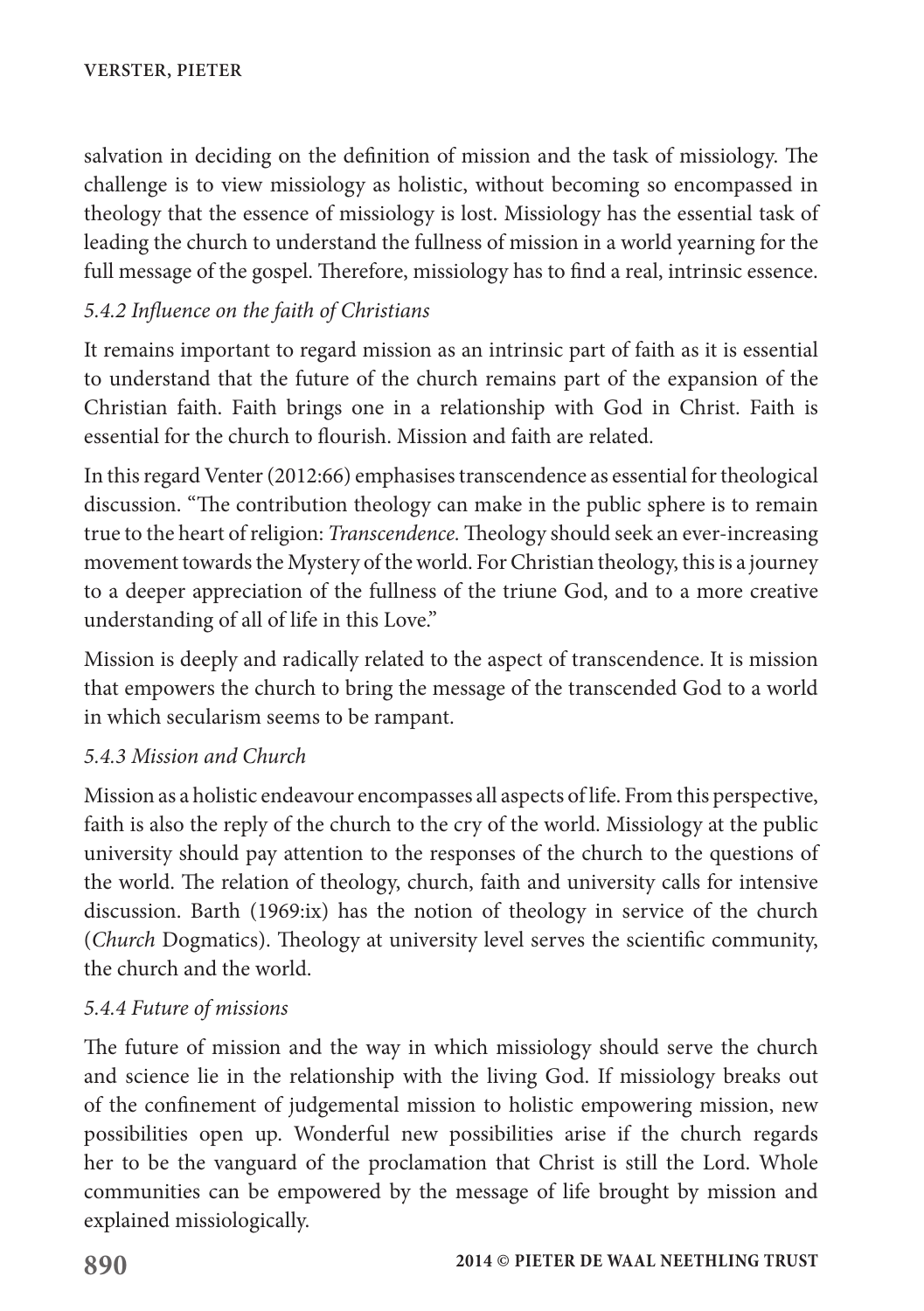#### *5.4.5 Future of the church*

The future of the church lies with obediently following God's will. The church needs mission and mission needs missiology as guidance in a challenging world. The future of the church relies on a strong view on the missions of the church. Where the church is on the back foot, it can be empowered to realise her calling anew when mission is at the centre of her calling.

#### *5.4.6 Missiology at the public university*

Holistic missions in deep, insightful discussion on the task of spreading the Gospel in all aspects should remain essential to the university. Why? Because it is impossible to separate it from theology and theology remains an essential scientific subject.

Steffen (2003:148) sees a role for missiology at the different institutions of education, such as seminaries, Bible colleges and institutes, local churches, Christian universities, or separate schools that focus specifically on missions, but are of the opinion that the Christian university seems to relate best to the multi-disciplined, integrative nature of missiology. He is of the opinion that the safest for missio Dei seems to be a separate school within the university that focuses specifically on global missions.

Robert (1989:201) also sees a definite role for mission. "The most exciting possibilities for mission scholarship will occur when the university-related seminary enters into a symbiotic relationship with a more specifically missionary-oriented institution."

Missiology is such a rich discipline that it must not be relegated to the seminary alone. It can serve theology and the university in a wonderful way by showing the way of faith and Christian involvement in the world in need.

To accomplish this, missiology should revisit its roots as a deeply committed discipline by intensive biblical research about its methods and scope; seeking universal knowledge; evaluating its past and seeking the future from Scripture; being true to its Lord and Master Jesus Christ; and serving science and church by leading the way of service to Christ and the world.

# **6. CONCLUSION**

In a secularised Western world, the church's premises need to be re-established. Mission should be an essential part of the discussion of the church's role in society. Missiology, as discipline, can guide the evaluation of mission's task in the world. Missiology remains essential as theological subject and should be regarded as irreplaceable.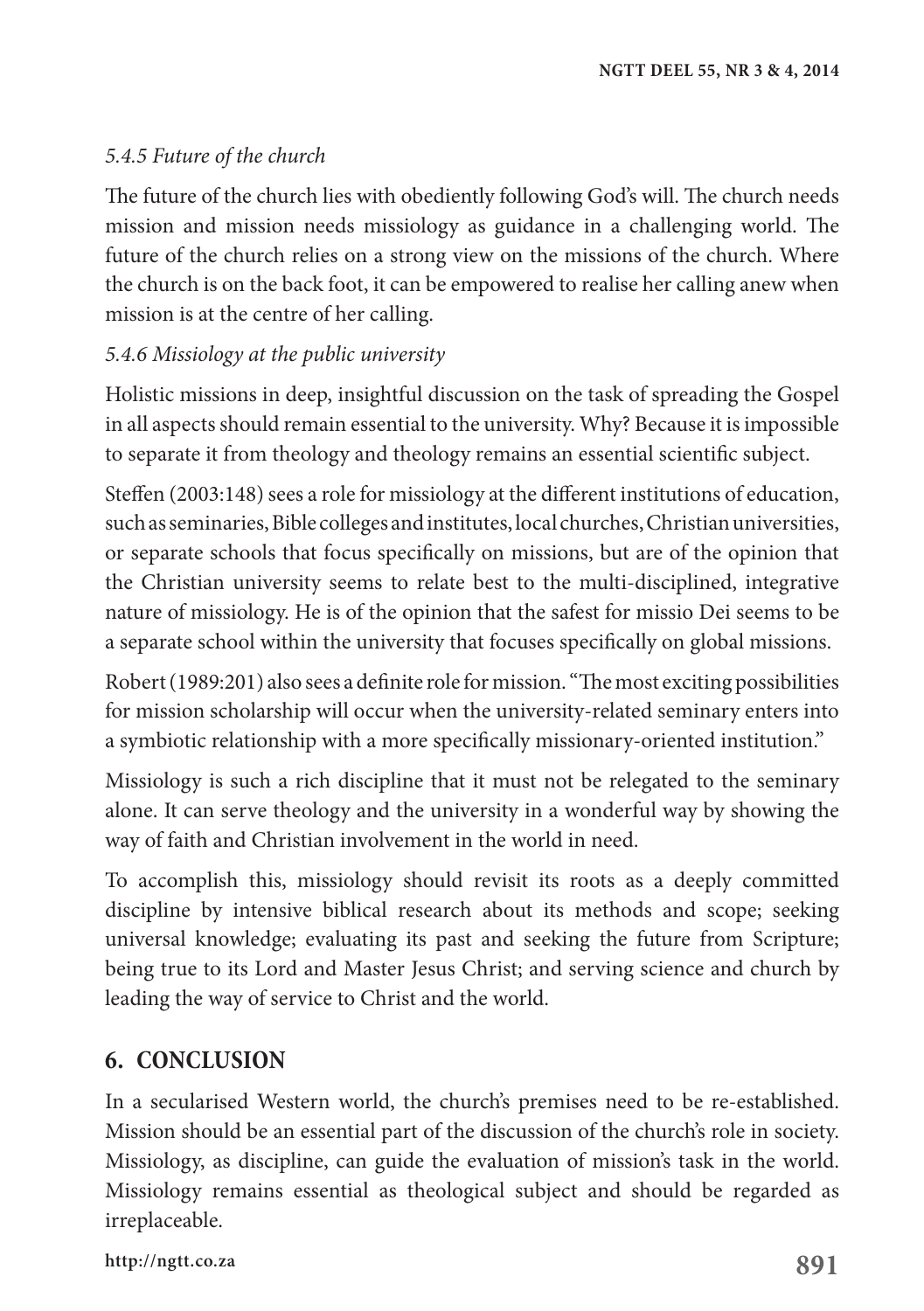#### **BIBLIOGRAPHY**

- Barth, K 1969. *The doctrine of the Word of God.* (Prolegomena to Church Dogmatics Vol. 1 Part1. (Translated by GT Thomson). Edinburgh: T&T Clark.
- Bevans, SB and Schroeder, RP 2006. *Constants in context: A theology of mission for today.* Maryknoll, NY: Orbis.
- Bosch, DJ 1991. *Transforming mission: Paradigm shifts in theology of mission.* Maryknoll, NY: Orbis.
- Brand, G 2011. "Is *fides quaerens intellectum* a scholarly enterprise? Some thoughts on confessional theology at a public university." In Venter, R (ed), *Faith, religion and the public university.* Acta Theologica Supplementum, 14:20-30.
- D'Costa, G 2005. "On theologising theology within the secular university", *Transformation* 22(3):148-157. (AN:ATLA0001615879) (Accessed 21 August 2013.)
- De Freitas, SA 2011. "The public university, religion, and a pluralist platform for communication." In Venter, R (ed), *Faith, religion and the public university.* Acta Theologica Supplementum, 14:31-48.
- Jongeneel, JAB 1991. *Missiologie. II Missionaire theologie.* 's-Gravenhage: Boekencentrum.
- Kirk, JA 1999. *What is missions? Theological explorations.* London: Darton, Longman & Todd.
- Krtizinger, JJ, Meiring, PGJ and Saayman, WA 1994. *On being witnesses.* Halfway House: Orion.
- Lombaard, C 2011. "Having faith in the university? Aspects of the relationship between religion and the university." In Venter, R (ed) *Faith, religion and the public university.* Acta Theologica Supplementum, 14:49-65.
- Macdonald, PA 2010. "Studying Christian theology in the secular university", *Journal of the American Academy of Religion,* 78 (4): 991-1024. (AN: ATLA0001829988).
- Newman, E 1996. "Beyond faith versus knowledge: Religious commitment in the academy", *Perspectives in Religious Studies,* 23, 4, pp 405-423, ATLA Religion Database with ATLASerials, EBSCO*host*, viewed 13 August 2013.